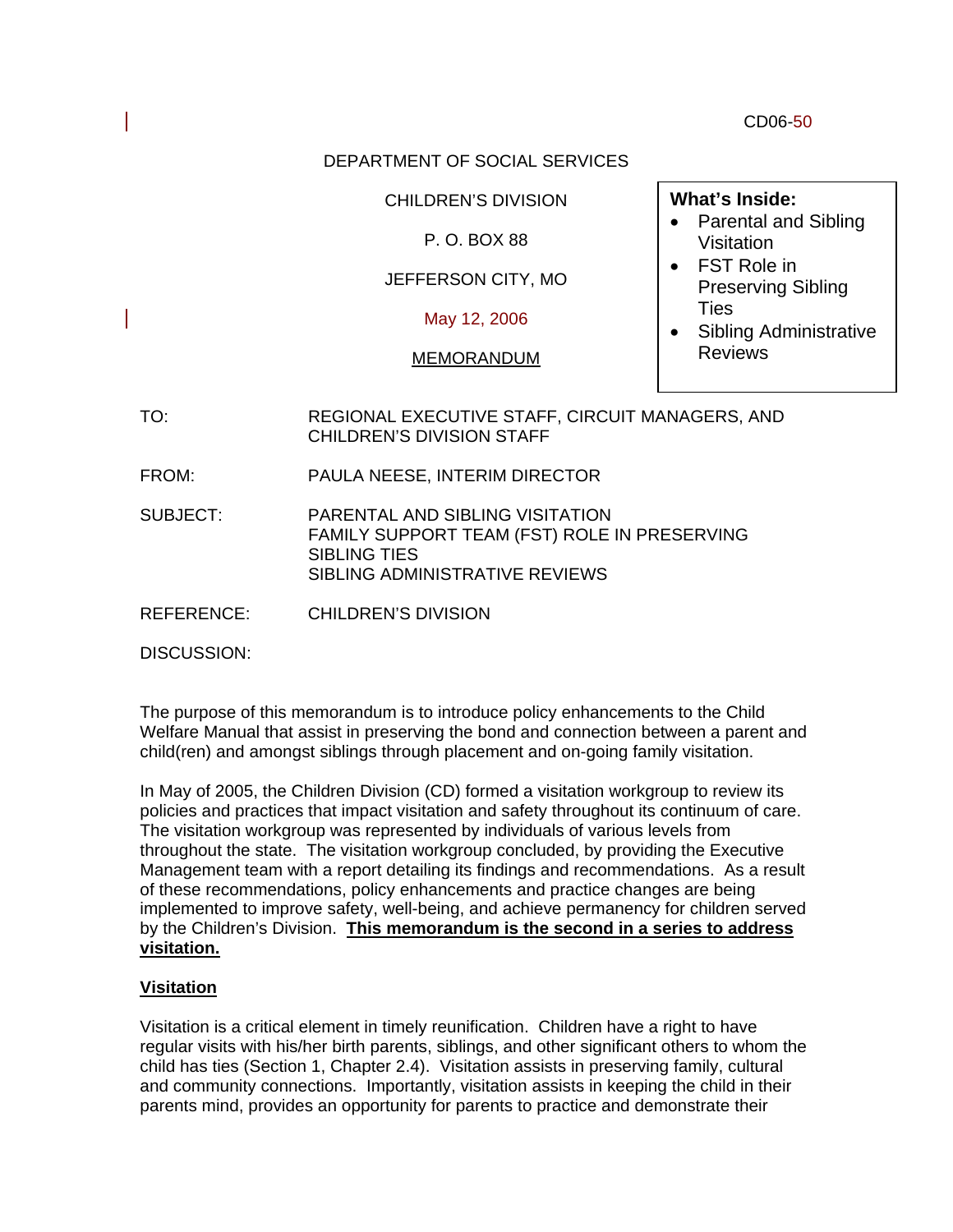parental skills, and allows the individual supervising the visit to observe parental skills in action. Visitation plans provide a framework for ensuring that quality visits occur between children in out-of-home care and their families, and other persons whom the child(ren) may have ties.

The standards for visitation are meant to enhance and increase visitation beyond the minimum required. These standards should be considered in the FST when developing and reviewing the visitation plan. The Children's Service Worker is responsible for ensuring that a visitation plan is developed and in place, which should occur at the first FST meeting. A plan may be in place to address parental and sibling visitation separately. However, this does not prevent either visit from occurring on the same day in the same setting.

At no time should a parental and/or sibling visits be cancelled or rescheduled because of unexpected situations with the CSW's schedule, a back-up plan should be in place. When unexpected situations occur with the CSW's schedule, the Circuit/County should assign another CD staff person to the visit to ensure that the visit is held as scheduled. However, parental or other extenuating circumstances may cause a visit to be cancelled such as illness. The FST should be utilized to coordinate for transportation, as transportation alone should not prevent visitation between siblings. Parental and sibling visitation should occur unless such visits are deemed contrary to the welfare of the child by the Family Support Team (FST)/Permanency Planning Review Team (PPRT) and documented as such, or if prohibited by the Court.

A Visitation plan should include, but not be limited, to the following:

- Who can and cannot participate in visits, i.e. siblings, kin, family friends, and other persons that the child has significant attachment;
- How to assure safety during visits;
- Whether or not visits will be supervised, if so by whom;
- Frequency of visits;
- Location of visits;
- Transportation to/from visits;
- Schedule and duration of visits;
- Visitation activities:
- Emergency, cancellation and rescheduling procedures;
- Responsibilities of the CSW, parent, placement provider, GAL/CASA, or other appropriate persons;
- Any special conditions affecting visitation; and
- Consideration for increased sibling visitation beyond the current minimum of one (1) time per month if siblings are not placed together.

The Supervised Visitation Checklist (CD-86) should be completed by the individual supervising the visit and submitted to the assigned CSW within three (3) days of the visit. The parent and child (if age appropriate) are to be provided the Visitation Reaction Form (CD-85), which is a two-part form that records the parent and/or child's reaction to the visit. The original part of this form should be submitted to CSW within three (3) days of the visit. Each county office will receive an initial supply of the Visitation Reaction Form (CD-85) from the warehouse. Thereafter, any additional forms need to be ordered directly from the warehouse. The CD-86 is available on the Children's Division E-forms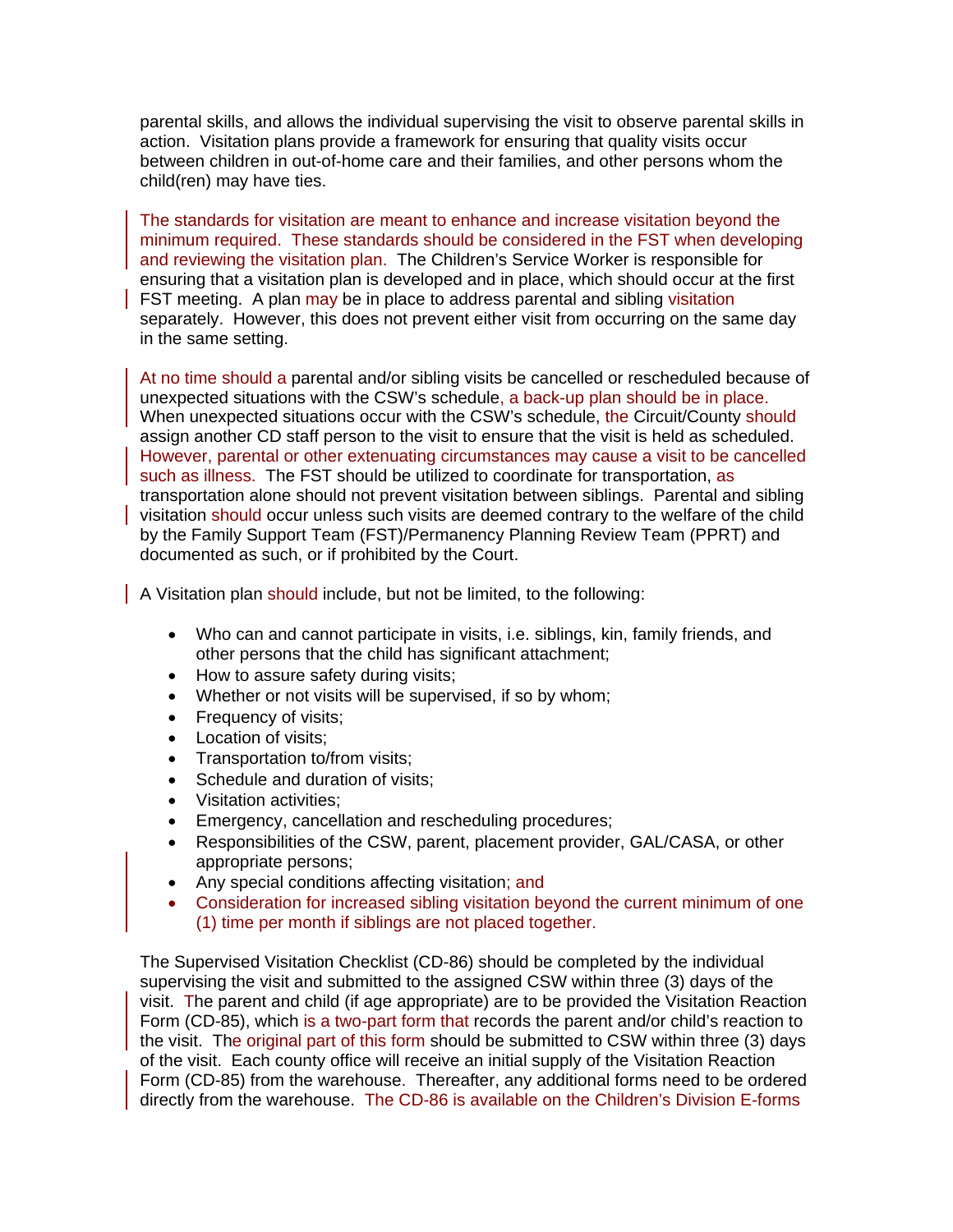## page. **The CD-85 and CD-86 should be kept in the FCOOHC case file in the assessment and treatment services section.**

## **Parental Visitation**

Visits between a parent and child are essential, specifically when the goal is to reunify the child with his/her parents. Visits with parents may lessen the trauma of separation for the child, remind the child that his/her parent cares, and may reassure the parent that his/her child is being provided appropriate care by the Children's Division. It is recommended that a visit between a parent and child occur weekly or as frequently as possible in efforts to preserve the bond between a parent and child. Efforts should be made to include non-custodial parents in visitation. While it is expected that the CSW will be prepared for a scheduled visit, often parents are not prepared. The CSW should assist in preparing the parent(s) by discussing the following:

- What the parent expects to accomplish during the visit;
- How to assure safety during visits;
- How the parent feels about the visit;
- Possible feelings the child(ren) may have about the visit;
- Activities to occur or avoid during the visit;
- The impact on the child when visits do or do not occur; and
- What could cause a visit to end.

## **Sibling Visitation**

Sibling visitation assists in preserving the sibling relationship, bond and family connection. Visitation provides an opportunity for siblings to support each other during their time of separation, which may lessen the trauma for the child. It is recommended that visits occur weekly as possible, with a minimum of one (1) time per month.

When planning activities for siblings, consideration should be given to the children's age, developmental needs, schedules and routines, i.e. school. Examples of sibling activities to maintain sibling connections, include but are not limited to the following, sharing child care providers (when possible), joint counseling sessions (if appropriate), working on life books together, sleepovers, celebration of birthdays, holidays, attending school events, writing and calling each other.

## **Sibling Placement**

Children have an inherent right to maintain their sibling relations and live with their siblings, whenever possible. The Children's Division (CD) is committed to ensuring that siblings are placed together and/or that visitation occurs amongst siblings. The sibling relationship in placement can serve as a source of safety, security and promote a sense of well-being during a child's placement in out-of-home care. The placement of siblings together preserves a child's connection to his/her family and environment. The placement of siblings should be a priority in the case planning process. Sibling placement can positively impact placement stability and assist in reducing the loss and trauma a child may have from being removed from his/her home and everyday environment.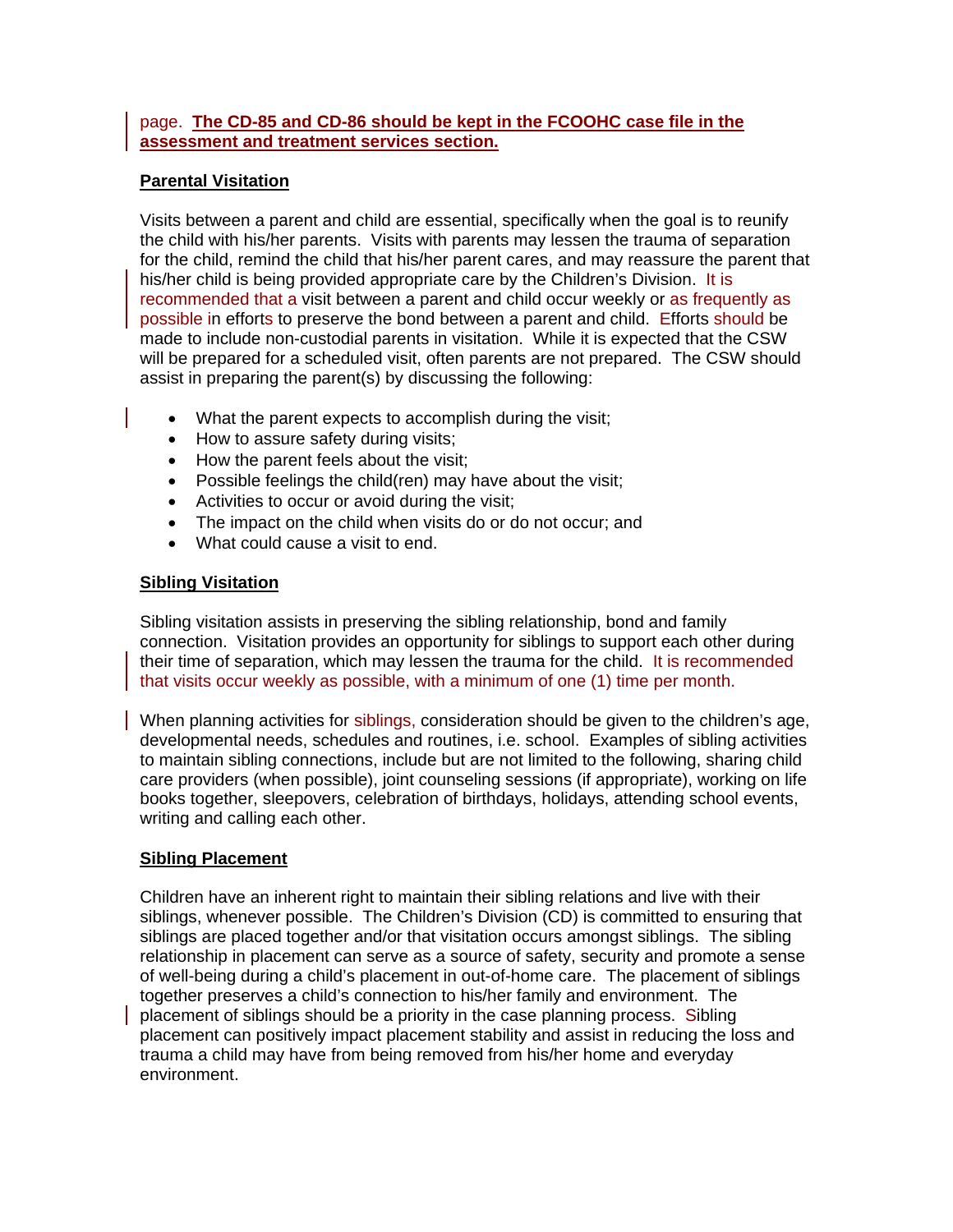When siblings are separated, the task of being placed back together can be a challenge. CSWs are faced with the challenge of finding placement providers who are able and willing to provide placement for sibling groups. CSWs are to work with their Family Support Team members in ensuring that siblings are placed together, siblings remain placed together and that visitation occurs, whenever children are not placed together. The CD's responsibilities include making a good faith effort to identify and recruit persons who are willing to provide placement to sibling groups in an effort to maintain and preserve sibling and family connections. It is critical that diligent efforts are made to identify and locate parents and/or relatives who may be able to provide placement for the sibling group.

## **FST Role in Preserving Sibling Ties**

The CSW is not alone in making the decision to separate siblings; such decisions should be made in conjunction with the Family Support Team (FST)/ Permanency Planning Review Team (PPRT). These team meetings serve as a vehicle for ensuring that all available placement options and services are explored in efforts to either maintain and/or place siblings together.

**Note:** For the purpose of this discussion, the term FST will be used, but this does not preclude such decisions being made through a PPRT, if certain criteria are met. (See memorandum CD06-39.)

The primary purpose of placing the sibling group together should be discussed during the FST; this discussion should include, but is not limited to the following:

- To preserve the sibling relationship and bond;
- Provide support and healing during a time of separation from their family and home; and
- Provide support for one another during their time of crisis and change.

An FST is to be held prior to the separation of siblings. The FST should determine whether sibling separation is in the best interest of the child. The FST should consider the age and developmental needs of each child, their attachment and emotional bond to one another and the effects separation will have on the siblings.Separations may result due to the following:

- A child has a special need for therapeutic services, which may not be available in the proposed sibling placement;
- A child has inflicted physical, sexual, or emotional abuse on a sibling;
- Court ordered separation;
- Half-sibling placed with a biological parent/relative;
- Large group of siblings are placed with two relatives and contact can be maintained; and
- Inability to find a placement provider that will take all the children.

When the FST has determined that a sibling group can not reside in the same household, the following options for placement preference should be considered: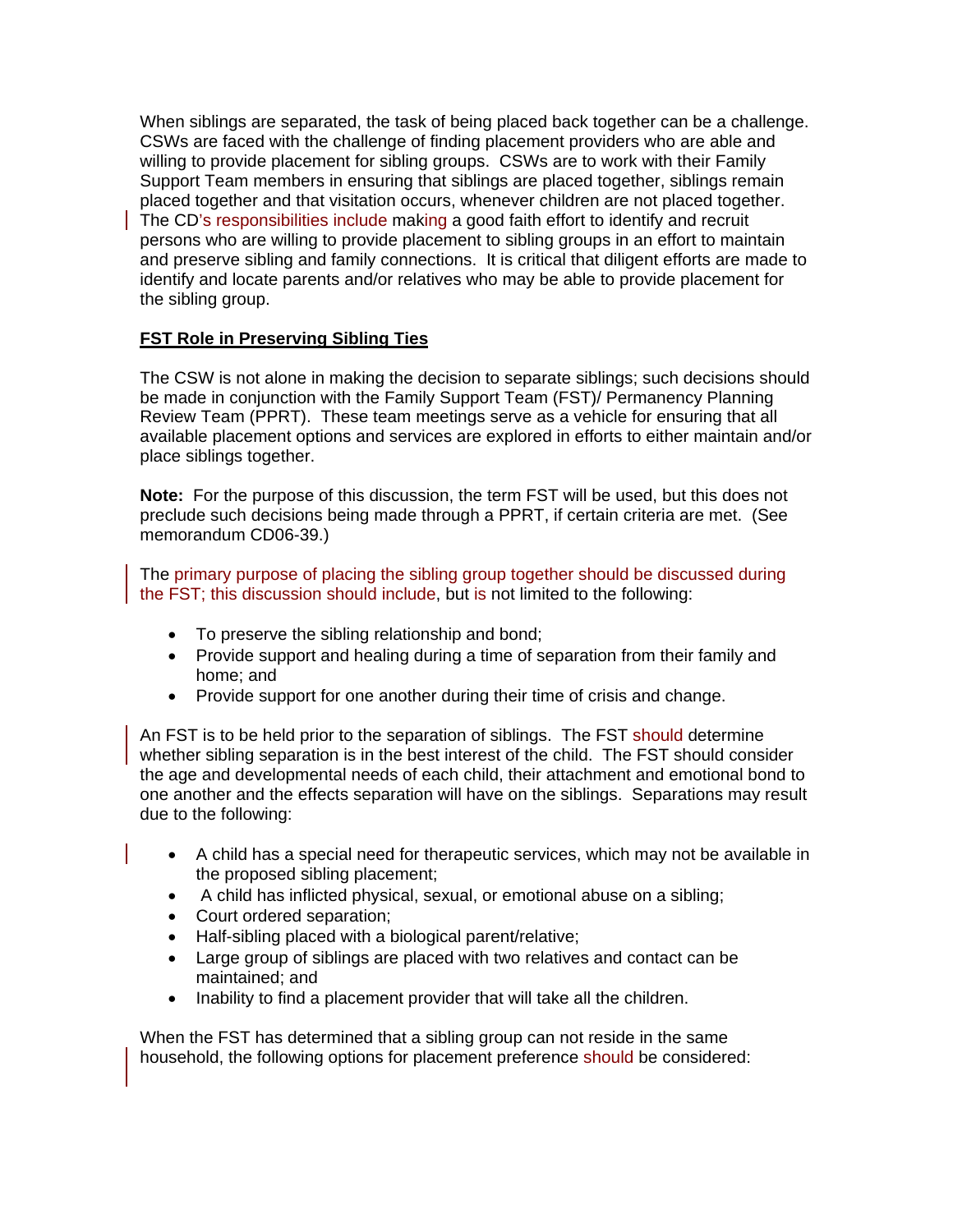- Placement in the same town/community;
- When placed in the same town/community, continue in the same school setting;
- Placement in the same geographic region;
- Placement in a setting where the placement provider will encourage and facilitate frequent and meaningful contact.

The CSW should document on the CS-1 that reasonable efforts were made to place the sibling group with the same placement provider and why such placement was not possible.

#### **Sibling Administrative Review**

Circuit Managers, along with the appropriate regional staff, will conduct administrative reviews within 30 days of sibling separation to address sibling placement. The purpose of this review is to evaluate whether all viable placement options have been explored and exhausted in efforts to reunite siblings, review the impact of such separation on the child's well-being, and determine whether FST meetings are continuing to pursue potential placement providers for the sibling group. Recommendations from the sibling administrative review will be provided and/or discussed with the assigned worker and his/her supervisor. The CSW should consult with the FST to incorporate the recommendations into the case plan. The Circuit Manager, along with the appropriate regional staff, should conduct these reviews every 30 days thereafter, until the sibling group has been placed together, unless circumstances dictate otherwise.

Additionally, Central Office will be conducting its own administrative review of separated siblings. The purpose of this review is to evaluate whether all viable placement options have been explored and exhausted in efforts to reunite siblings, review the impact of such separation on the child's well-being, and determine whether FST meetings are continuing to pursue potential placement providers for the sibling group. The summary and recommendations of the Central Office sibling administrative review should be shared with the Regional Administrator, Circuit Manager, and the assigned worker and supervisor.

As a child and family serving agency, we are committed and embrace the opportunity to work to maintain parental and sibling relationships for children in our care and custody. These policy changes meet Program Improvement Plan requirements and are consistent with standards set forth by the Council of Accreditation. Your efforts are appreciated in working to preserve sibling ties.

# **NECESSARY ACTION:**

- 1. Review this memorandum with all Children's Division staff.
- *2.* Review revised Child Welfare Manual chapters as indicated below.
- 3. All questions should be cleared through normal supervisory channels and directed to: